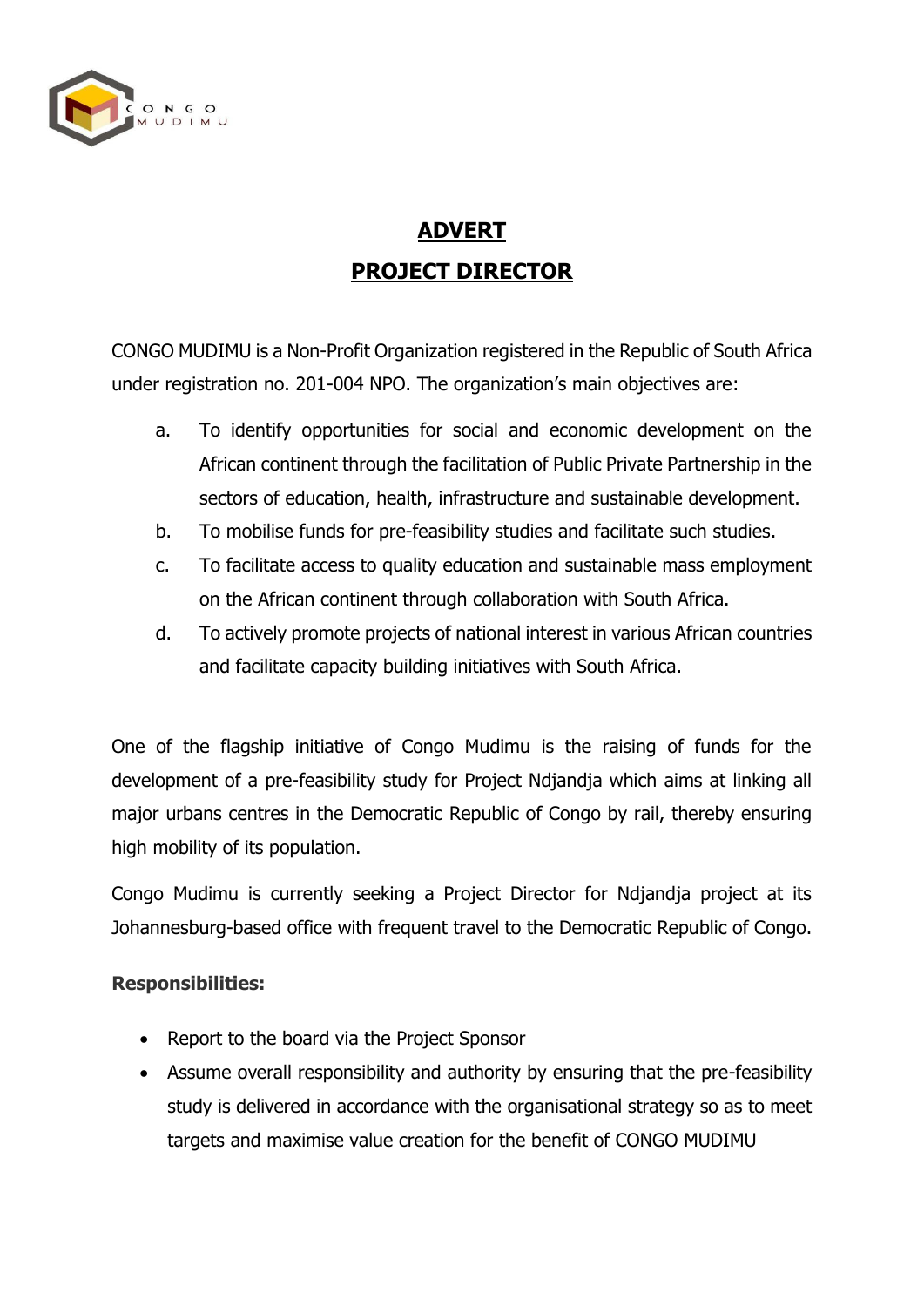

- Take full ownership of the project initiative and develop an implementation strategy for undertaking the study by taking into consideration all socioeconomic challenges faced by the country.
- Develop project scope, details project specifications as well as capacity requirements for the project
- Set strategy and direction; coach and mentor project team
- Develop resource, risk, quality, cost, and scope management plans
- Develop training plans; define, recommend and secure contractual agreements for authorisations, services and products
- Coordinates requirements, schedules implementation and post-implement plans, and develops service-level agreements for vendor partners and global resources firms
- Develops project approval matrix
- Identifies project team training and tool required
- Defines quality gates for each project methodology phase
- Defines critical success factors

## **Qualifications and requirements:**

- To be considered for the position, the candidate should be of a Congolese origin and must be eligible to work in South Africa. He / She must demonstrates strong attachment to the Democratic Republic of Congo
- Fluent in English, French and at least one official African language of the Democratic Republic of Congo
- Candidate should hold a minimum of **an engineering degree** (Civil, Mining, Electrical, Industrial or Mechanical engineering or any other discipline) with **a minimum of 10 years of solid project management experience**.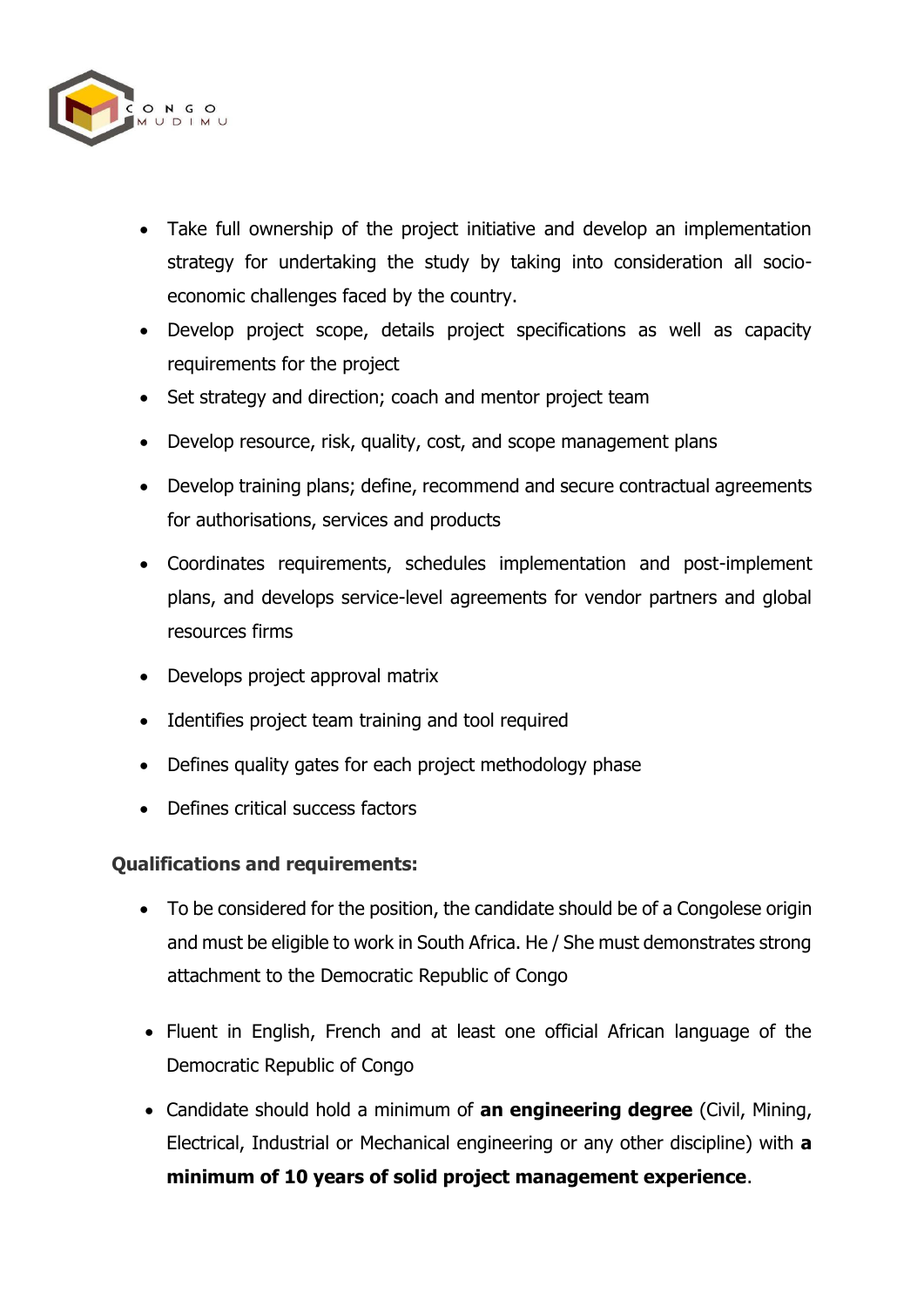

- Professional registration will be desirable but not a must
- A MBA qualification will be an added advantage
- Significant experience gained in a tough multi-disciplinary project environment of similar nature.
- International experience across Africa will be an added advantage
- Preference for experience gained on large projects of similar nature exceeding US\$100 million contract value
- In-depth knowledge of risks, systems and the business environment, coupled with sound technical expertise in the construction industry.
- Ability to manage stakeholders, create coalition with other agencies and secure buy-in at different level nationally and internationally
- Ability to secure additional funding through agencies through the preparation and presentation of comprehensive business case in line with donor requirements.
- Solid understanding of different stages of project: Concept, pre-feasibility, feasibility, execution and commissioning.
- Solid understanding of Public Private Partnership model
- Ability to exercise a fair balance between strategic needs and operational requirements
- Ability to identify key people to bring about change and understands underlying cultural dynamics to develop a network of contacts and target specific people to achieve project goals and objectives.
- Strong awareness of significant contributing factors to manage project change, demonstrates a solid understanding of the end to end business processes and the critical project dependencies as well as knowledge of cultural and socioeconomic dynamics in Democratic Republic of Congo.
- Must have excellent communication (verbal and written) in both French and English as well as outstanding interpersonal and management skills.